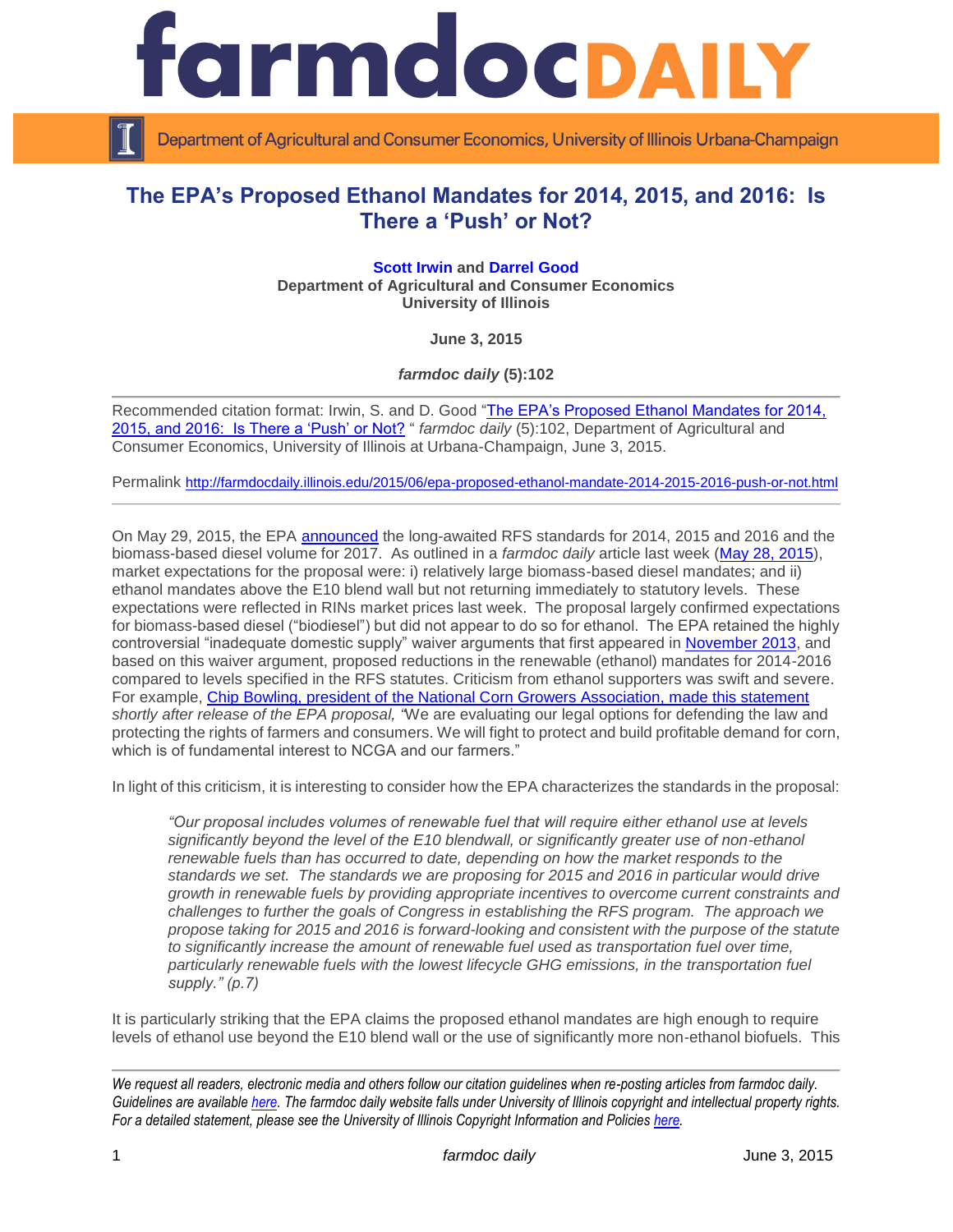is the "push" that was implicit in the RFS standards when passed by the U.S. Congress. The purpose of today's article is to examine whether this claim by the EPA is supported by the data. More specifically, we review the methodology used by the EPA to formulate the ethanol mandates for 2014-2016 and then analyze whether the proposed mandates are likely to provide incentives for ethanol use beyond the E10 blend wall or significantly higher use of non-ethanol biofuels. Our previous work on implementation of the RFS in light of the challenges presented by the E10 blend wall can be found in several *farmdoc daily* articles [\(May 24, 2012;](http://farmdocdaily.illinois.edu/2012/05/is-the-long-ethanol-boom-comin-1.html) [September 26, 2012;](http://farmdocdaily.illinois.edu/2012/09/the-impending-collision-of-bio.html) [November 2, 2012;](http://farmdocdaily.illinois.edu/2012/11/the-biofuels-era---a-changing-.html) [February 13, 2013;](http://farmdocdaily.illinois.edu/2013/02/ethanol-blend-wall-biodiesel-RFS.html) [April 10, 2013;](http://farmdocdaily.illinois.edu/2013/04/freeze-it-proposal-implementing-RFS2.html) [September 5,](http://farmdocdaily.illinois.edu/2013/09/decision-time-for-the-rfs.html)  [2013;](http://farmdocdaily.illinois.edu/2013/09/decision-time-for-the-rfs.html) [December 4, 2013;](http://farmdocdaily.illinois.edu/2013/12/Potential-Impact-Alternative-RFS-2014-2015.html) [February 19, 2015\)](http://farmdocdaily.illinois.edu/2015/02/what-if-epa-implements-rfs-mandates.html).

## **Background**

The RFS statutes required the EPA to establish biofuel volume requirements in four categories for each year from 2008 through 2022: cellulosic biofuel, biomass-based diesel, total advanced biofuel (which includes biomass-based diesel), and renewable fuel. The difference between the total advanced mandate and the total of the cellulosic and biodiesel mandate is referred to as the undifferentiated advanced mandate and can be satisfied by a combination of qualified advanced biofuels. Renewable biofuels is generally assumed to be corn-based ethanol but this is actually not explicitly required by the RFS legislation. Instead, corn-based ethanol has been the cheapest alternative for this category that also meets the environmental requirements of the RFS. In addition, the renewable portion of the mandate can also be satisfied with discretionary blending of advanced biofuels, so we refer to the renewable mandate as an implied mandate. Cellulosic biofuels have been in very limited supply, so the EPA has written down the cellulosic mandate to very low levels relative to statutory levels each year. The biodiesel mandate was established as a minimum of one billion gallons per year from 2012 through 2022, with larger amounts subject to EPA approval.

The proposed standards announced by the EPA on May 29 are compared to statutory mandate levels in Table 1. Compared to the November 2013 preliminary rulemaking, the proposed standards for 2014 are larger for all categories, but below statutory levels for all but biomass-based diesel. As noted earlier, the EPA retained the waiver argument of insufficient supplies for renewable fuels, but increased the 2014 ethanol standard to 13.25 billion gallons, or 249 million gallons above the 13.01 billion gallons standard from the November 2013 preliminary rulemaking. The proposed ethanol standards for 2015 and 2016 are 13.4 and 14.0 billion gallons, respectively. These are again well-below statutory levels. The only category for 2015 and 2016 that exceeds statutory levels is biomass-based diesel, which increases to 1.8 billion gallons in 2016 and 1.9 billion gallons in 2017 (the only category proposed for 2017). The fact that ethanol (renewable) mandates were reduced below statutory levels in 2014-2016 does not necessarily imply that the proposed standards will not provide incentives to push ethanol use beyond the E10 blend wall. This obviously depends on the level of the E10 blend wall relative to the mandates in each year. We focus on this important comparison in the next section.

| Category                |       | <b>RFS Statutory</b> |       | <b>EPA Preliminary Proposal</b> |       |       |       |           |
|-------------------------|-------|----------------------|-------|---------------------------------|-------|-------|-------|-----------|
|                         | 2014  | 2015                 | 2016  | 2017                            | 2014  | 2015  | 2016  | 2017      |
| Cellulosic Biofuel      | 1.75  | 3.00                 | 4.25  | 5.50                            | 0.033 | 0.106 | 0.206 | <b>NA</b> |
| Biomass-Based Diesel    | >1    | >1                   | >1    | >1                              | 1.63  | 1.70  | 1.80  | 1.90      |
| <b>Advanced Biofuel</b> | 3.75  | 5.50                 | 7.25  | 9.00                            | 2.68  | 2.90  | 3.40  | <b>NA</b> |
| Total                   | 18.15 | 20.50                | 22.25 | 24.00                           | 15.93 | 16.30 | 17.40 | <b>NA</b> |

Note: These volumes are stated in billion gallons of ethanol equivalents, except for biomass-based diesel which is stated in billion gallons of "wet" physical volume terms. NA stands for not applicable.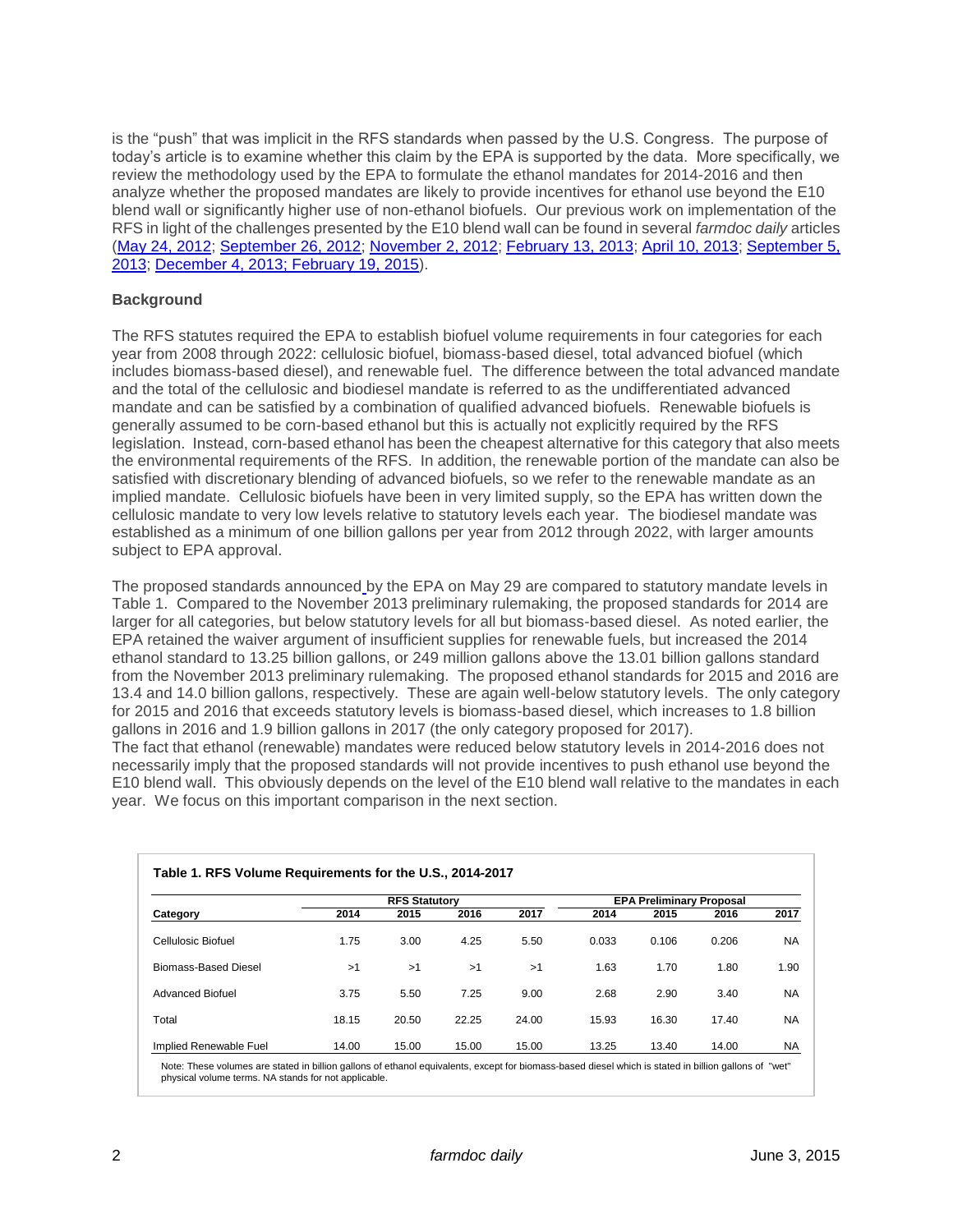#### **Ethanol Mandates and the Blend Wall**

The data needed to analyze the "push" provided by the proposed EPA ethanol mandates for 2014-2016 are presented in Table 2. We begin with a discussion of the data in the EPA proposal, found in the second, third, and fourth columns. The EPA uses EIA projections of total gasoline use in the U.S. (48 continental states plus Hawaii). These projections, found in row (1) of Table 2, are 136.49, 138.37, and 137.58 billion gallons for 2014, 2015, and 2016, respectively. Note that gasoline use is projected to increase 1.4 percent in 2015 and then drop by 0.6 percent in 2016. The E10 blend wall (assuming no E0) is simply 10 percent of the gasoline totals. Total ethanol use, reported in row (3), is also projected by the EIA and the levels are 13.43, 13.36, and 13.46 billion gallons in 2014, 2015, and 2016, respectively. It is surprising to see ethanol use projected to drop in 2015 while total gasoline use is increasing. This leads to a decline in the ethanol inclusion rate (row (4)) from 9.84 percent in 2014 to 9.68 percent in 2015. It is not surprising that the ethanol inclusion rate does not reach 10 percent due to small amounts of E0 still in use in some areas of the U.S.

|                                                | <b>EPA Proposal</b> | <b>Alternative Scenario 1</b> |         |         | <b>Alternative Scenario 2</b> |         |         |         |         |
|------------------------------------------------|---------------------|-------------------------------|---------|---------|-------------------------------|---------|---------|---------|---------|
| Item                                           | 2014                | 2015                          | 2016    | 2014    | 2015                          | 2016    | 2014    | 2015    | 2016    |
| (1) Gasoline Use                               | 136.490             | 138.370                       | 137.580 | 136.490 | 140.585                       | 141.991 | 136.490 | 140.585 | 141.991 |
| $(2)$ E10 Blend Wall $[(1)$ X 0.10]            | 13.649              | 13.837                        | 13.758  | 13.649  | 14.058                        | 14.199  | 13.649  | 14.058  | 14.199  |
| $(3)$ Total Ethanol Use $[(5)+(6)+(7)]$        | 13.430              | 13.360                        | 13.460  | 13.430  | 13.833                        | 13.971  | 13.430  | 13.833  | 13.971  |
| $(4)$ Total Ethanol Inclusion Rate $[(3)/(1)]$ | 9.84%               | 9.66%                         | 9.78%   | 9.84%   | 9.84%                         | 9.84%   | 9.84%   | 9.84%   | 9.84%   |
| (5) Cellulosic Ethanol Use                     | 0.033               | 0.106                         | 0.206   | 0.033   | 0.106                         | 0.206   | 0.033   | 0.106   | 0.206   |
| (6) Other Advanced Ethanol Use                 | 0.143               | 0.176                         | 0.200   | 0.143   | 0.176                         | 0.200   | 0.143   | 0.176   | 0.200   |
| (7) Conventional Ethanol Use                   | 13.254              | 13.078                        | 13.054  | 13.254  | 13.551                        | 13.565  | 13.254  | 13.551  | 13.565  |
| (8) Conventional Ethanol Mandate               | 13.250              | 13.400                        | 14.000  | 13.250  | 13.400                        | 14.000  | 13.250  | 13.900  | 14.500  |
| (9) Conventional Mandate Gap [(8)-(7)]         | 0.000               | 0.322                         | 0.946   | 0.000   | 0.000                         | 0.435   | 0.000   | 0.349   | 0.935   |

Total ethanol use (row (3)) is composed of cellulosic, other advanced, and conventional ethanol, and these projections are reported in rows (5), (6), and (7) of Table 2, respectively. We assume the cellulosic levels are the same as the mandates for cellulosic ethanol each year in the EPA proposal. Other advanced ethanol use represents the sum of imported Brazilian ethanol made from sugar cane and a variety of other domestically produced ethanol that qualifies as an advanced biofuel under the RFS. We use the 2014 total for Brazilian imports and other advanced reported in the EPA proposal. For 2015, we increase the total to the maximum amount needed to fulfill the total advanced mandate above the sum of the biodiesel and cellulosic mandates  $(2.90 - 1.70 \times 1.54 - 0.106 = 0.176$  million gallons). For 2016, we arbitrarily increase the total in this category to 200 million gallons. We then imply conventional ethanol use, found in row (7), as the difference between total ethanol use and the sum of cellulosic and other advanced ethanol use. The sub-category "conventional ethanol," for all practical purposes, can be interpreted as corn-based ethanol produced domestically in the U.S. It is often mistakenly assumed that all ethanol consumed in the U.S. is "conventional." This is clearly not the case, with over 400 million gallons from other categories of ethanol projected to be used in the U.S. during 2016. Importantly, the total of over 400 million gallons directly displaces conventional ethanol under a binding E10 blend wall.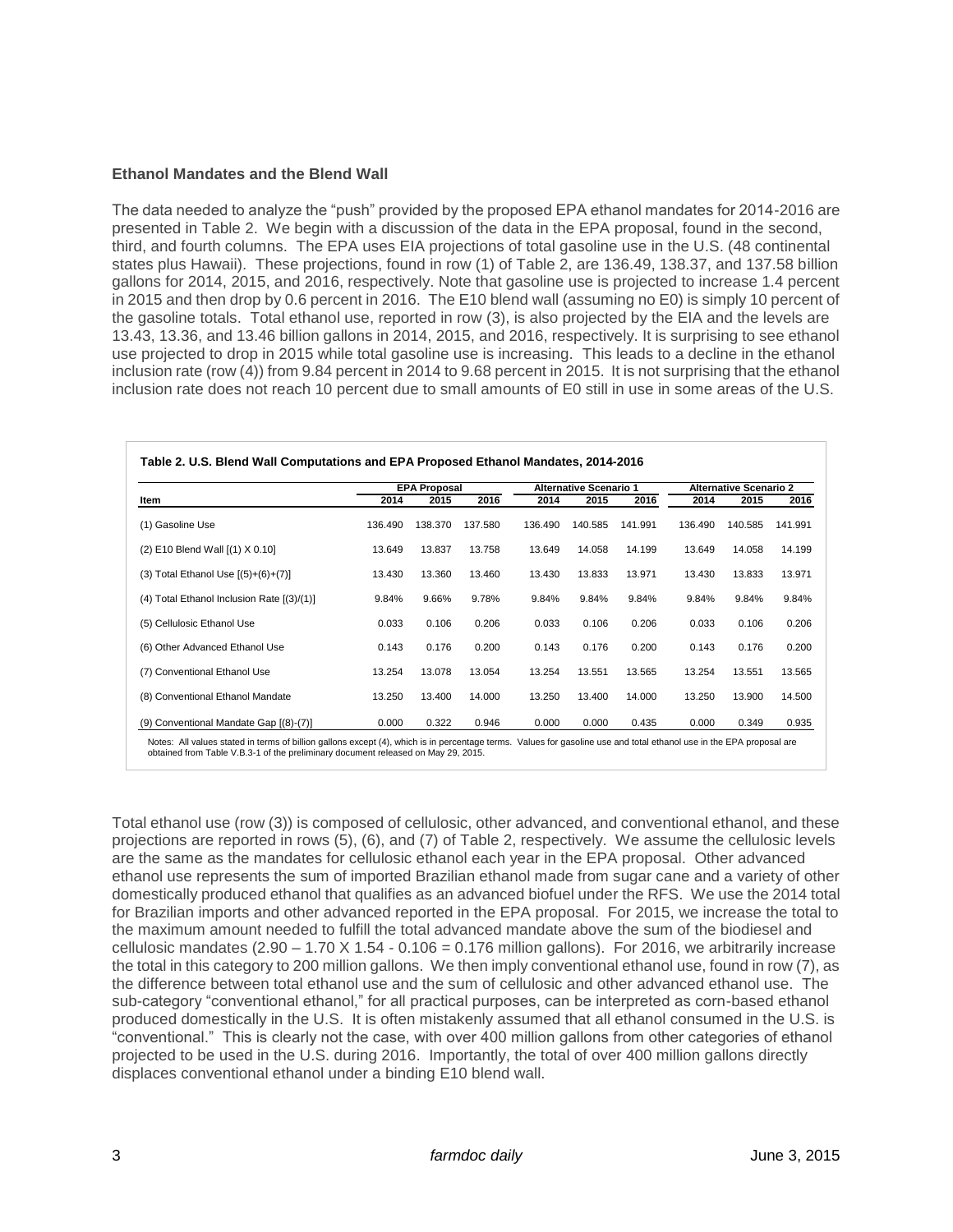We can now move to the central focus of our analysis—comparing conventional ethanol use projections to the conventional (renewable) ethanol mandates proposed by the EPA for 2014-2016. The conventional ethanol mandate in 2014, 13.25 billion gallons, is almost exactly equal to the computed conventional ethanol use. This is obviously not a coincidence, but simply reflects that the EPA used this calculation to determine the 2014 ethanol mandate. In other words, the EPA set the ethanol mandate equal to estimated conventional ethanol use in 2014. The EPA did not follow the same approach for 2015 and 2016, setting the ethanol mandates above projected conventional ethanol use. The gap between the proposed ethanol mandates and conventional ethanol use is reported in the last row of Table 2. We estimate this to total 322 million gallons in 2015 and 946 million gallons in 2016. If one assumes no drawdown in RINs stocks and no change in ethanol inclusion rates, these volumes would have to be met by increasing the use of higher ethanol blends, such as E15 or E85, or increasing the use of non-ethanol biofuels, presumably biodiesel. These two pathways would indeed represent pressure towards the use of higher ethanol blends or other biofuels, consistent with the arguments made by the EPA in the preliminary proposal. For example, if obligated parties under the RFS determined that E85 was the least cost alternative for filling the "conventional gaps," the total gap of 1.268 billion gallons for 2015 and 2016 would require consumption of 1.71 billion gallons of E85 (assuming E85 averages 74 percent ethanol). Alternatively, if obligated parties determined that biodesel was the least cost alternative, the total gap of 1.268 billion gallons for 2015 and 2016 would require additional consumption of 823 billion gallons of biomass-based diesel (1.268/1.54).

The analysis, then, indicates the 2015 and 2016 ethanol mandates in the EPA preliminary proposal do imply some push above the E10 blend wall. However, as noted above, this assumes no change in ethanol inclusion rates, which signify how close actual use of 10 percent ethanol blends is to the theoretical maximum. Comparing entries for row (2) and row (3) for the EPA proposal in Table 2, we can see that the entire conventional gap for 2015 could, in theory, be eliminated by increasing the inclusion rate to 10 percent. Almost 300 million gallons of the 946 million gallon conventional gap in 2016 could be eliminated doing the same thing. It is likely unrealistic to assume that the inclusion rate can ever be pushed all the way to 10 percent, but, higher inclusion rates for 2015 and 2016 would not be unreasonable, particularly given that the 2015 and 2016 rates assumed by the EPA decline relative to 2014. So, from this perspective there is not as much of a push in the proposed conventional mandates as it may first appear.

A second critical assumption with respect to the size of the conventional gap is the level of gasoline consumption, which determines the level of the E10 blend wall. As we noted earlier, the EPA projects that gasoline use will increase 1.4 percent in 2015 and then drop by 0.6 percent in 2016. Available data for the first five months of 2015 suggest these assumptions may turn out to be too conservative. For example, the [Department of Transportation reported](http://www.fhwa.dot.gov/policyinformation/travel_monitoring/15febtvt/) that miles driven in the U.S. was up 4.9 percent in January, 2.8 percent in February, and 3.9 percent in March on a year-over-year basis. An increase in gasoline use of about 3 percent for 2015 would be consistent with a drop in gasoline prices of 30 percent and a short-run gasoline demand elasticity of -0.10. This is one of the assumptions used in projections listed under "Alternative Scenario 1" in Table 2. Other assumptions include a constant ethanol inclusion rate, 9.84 percent, across 2014-2016 and gasoline use increasing 1 percent in 2016 on top of the 3 percent increase assumed for 2015. Under these alternative assumptions the conventional gap is eliminated for 2015 and is more than halved for 2016. Pushing up the ethanol inclusion rate above 9.84 percent would reduce the conventional gap even further in 2016.

Our analysis shows that the EPA's proposed ethanol mandates have very little push beyond the E10 blend wall if gasoline consumption increases at higher rates than assumed by the EPA and the ethanol inclusion rate is only slightly higher. An interesting question, then, is the level of ethanol mandates that would result in a push above the E10 blend wall near the 1.268 billion gallons under the EPA proposal, but with the higher gasoline demand and inclusion rates assumed under the first alternative scenario. These results are shown in Table 2 under the heading "Alternative Scenario 2." The assumptions for this second alternative scenario are identical to the first except the conventional ethanol mandate is set at levels that approximately reproduce the conventional gaps estimated for the EPA proposal. With the higher gasoline use and inclusion rates, ethanol mandates of 13.9 billion gallons in 2015 and 14.5 billion gallons in 2016 result in gaps very close to those under the assumptions of the EPA proposal. This suggests the EPA could potentially increase the 2015 and 2016 ethanol mandates fairly substantially in the final rulemaking based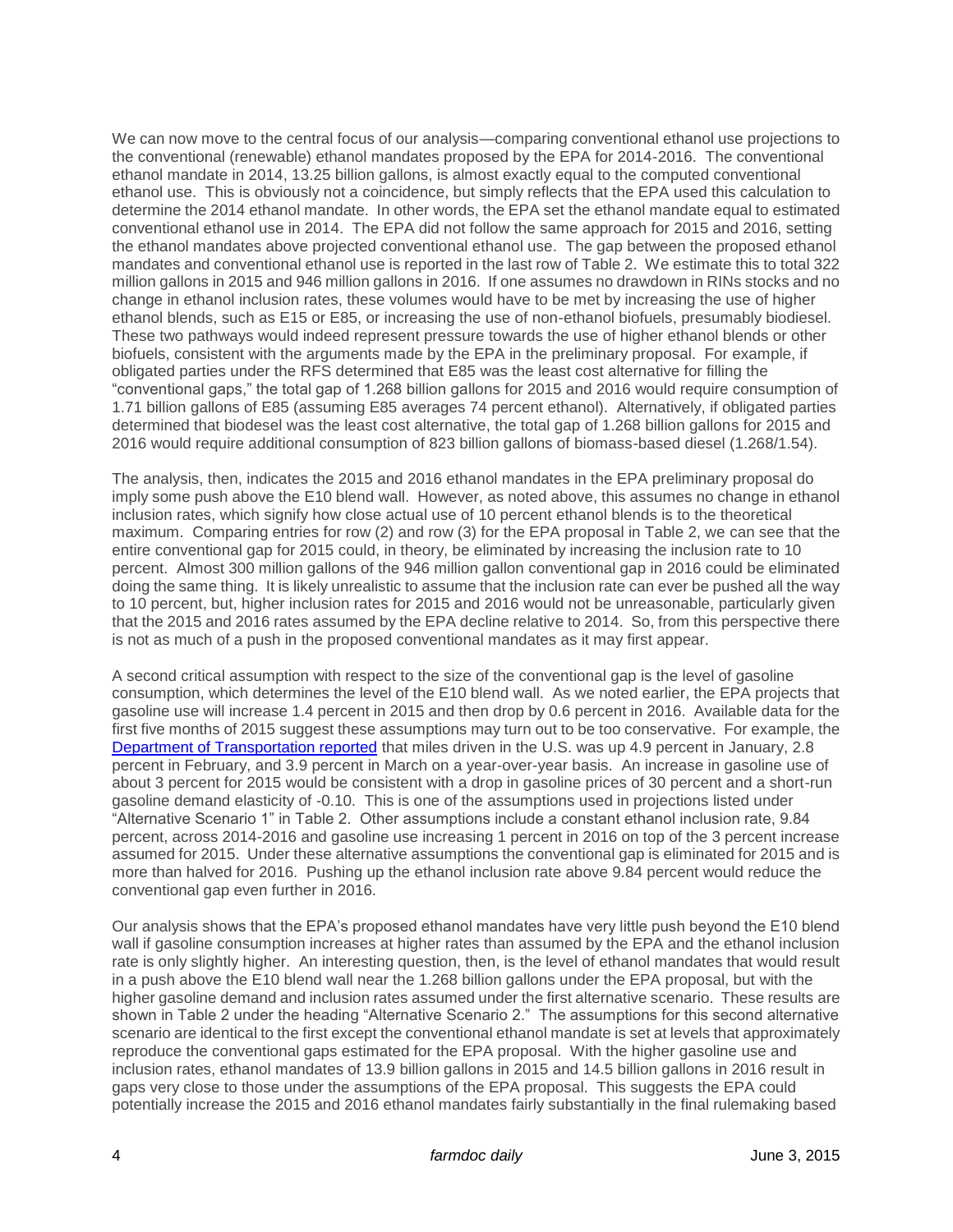solely on updated usage projections. This would not require any change to the waiver arguments used by the EPA in the preliminary proposal since the 2014-2016 ethanol mandates would still be less than the (implied) statutory levels.

## **Market Reaction**

As demonstrated by the results in the previous section, one can draw quite different conclusions about the degree of push in the proposed ethanol mandates depending on assumptions about gasoline use and ethanol inclusion rates. Taken at face value, the assumptions used in the preliminary EPA proposal imply substantial pressure for biofuels use above the E10 blend wall, while on the other hand, increasing gasoline use in line with the large drop in gasoline prices and slightly higher ethanol inclusion rates largely eliminates the pressure. It is interesting to consider which way the RINs market voted. More specifically, if expectations of RINs market participants were similar to assumptions in the EPA proposal then the price of D6 ethanol RINs should have remained high both in absolute terms and relative to D4 biodiesel RINs after the EPA proposal was released (see the *farmdoc daily* article on [May 28, 2015](http://farmdocdaily.illinois.edu/2015/05/clues-from-rins-market-about-epa-proposals.html) for further details). If expectations of RINs market participants were closer to those under first alternative scenario in Table 2, then D6 ethanol prices should have declined sharply after the EPA report was released last Friday. Figure 1 shows the prices of 2014 "vintage" D6 ethanol and D4 biodiesel RINs prices over July 12, 2013 through June 2, 2015. A 2014 vintage RIN indicates the RIN is generated within the 2014 calendar year and can be used for RFS compliance in 2014 and 2015. Using a constant vintage series of RINs prices eliminates jumps in prices that can occur across calendar years due to changing vintages. Also note that any prices reported in 2013 for 2014 vintage RINs are forward contract transactions rather than spot transactions. Figure 1 clearly shows the "cliff diving" seen in the D6 RINs market since last week and this should make it obvious which way the RINs market voted with regard to the degree of push in the EPA proposal. On Tuesday, May 26 the D6 price was \$0.705 per gallon and then dropped to \$0.415 by Tuesday June 2, a total decline in value of 41 percent (the proposal was obviously leaked in advance of the official release on Friday, May 29). The magnitude of the loss in value of D6 RINs is further highlighted in Figure 2, which shows the ratio of the D6 and D4 prices. This ratio averaged 0.93 for most of the year preceding the release of the EPA proposal, but subsequently plunged to 0.49 on Tuesday, June 2. This is close to the lowest ratio observed since July 2013.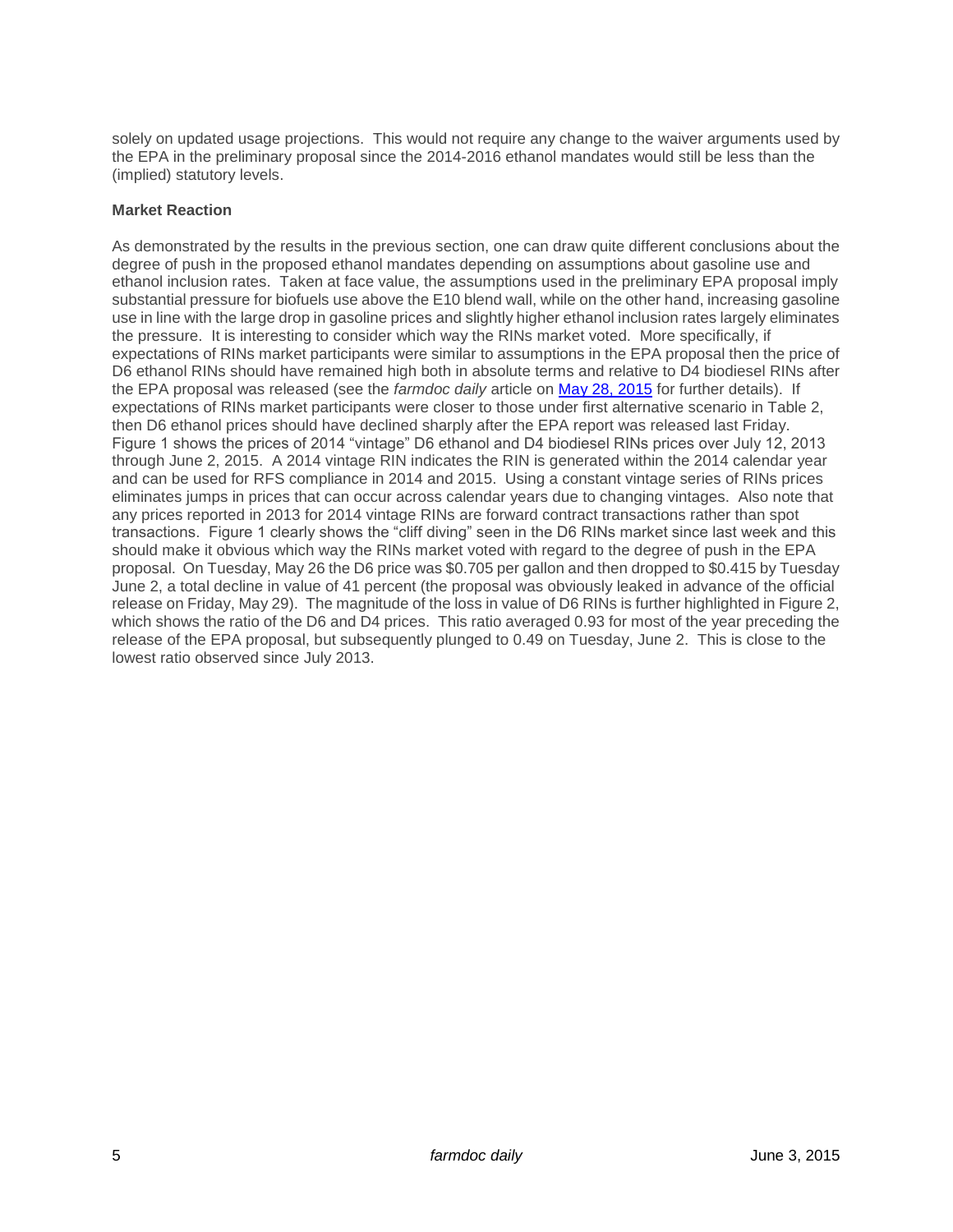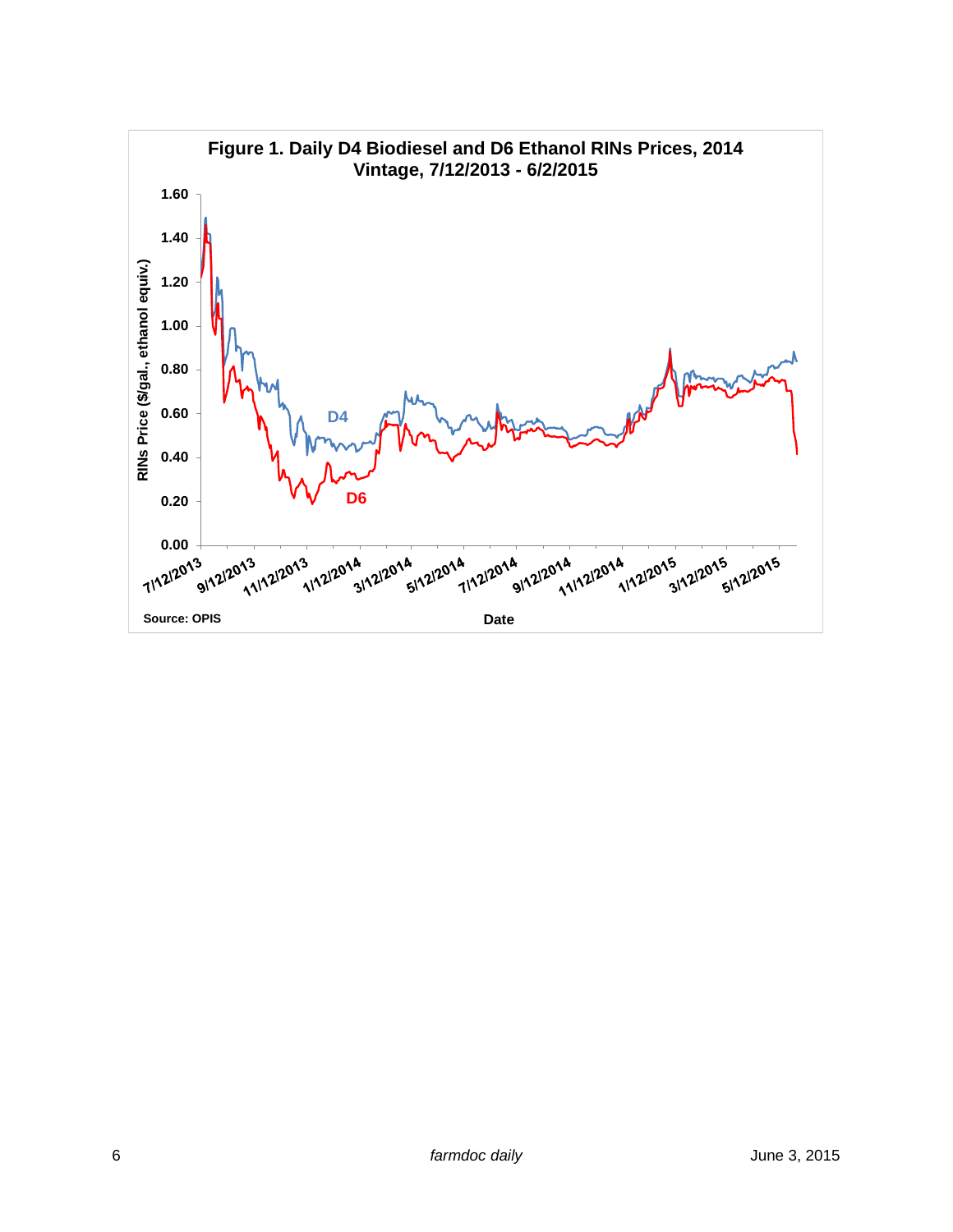

## **Implications**

The long-awaited EPA proposal for 2014, 2015 and 2016 RFS mandates was released last week. The proposal largely confirmed expectations for large increases in biomass-based diesel but ethanol mandates were smaller than many expected. Despite the substantial cuts to the ethanol mandates, the EPA maintains that the mandates are high enough to provide a "push" to biofuels use beyond the E10 blend wall. Our analysis confirms that the ethanol mandates proposed by the EPA for 2015 and 2016 do imply some degree of pressure for biofuel volumes above the E10 blend wall, but this depends crucially on assumptions about growth in gasoline use and ethanol inclusion rates. Relatively modest increases in the rate of growth in gasoline use and slightly higher ethanol inclusion rates largely eliminate the push above the blend wall. The huge decline in D6 ethanol RINs prices in the last week suggests the market believes the EPAs assumptions are too conservative and the proposed ethanol mandates provide little pressure for breaching the blend wall. Assuming higher gasoline use and inclusion rates, we estimate that ethanol mandates of 13.9 billion gallons in 2015 and 14.5 billion gallons in 2016 would restore the pressures to increase biofuel use beyond the E10 blend wall that the EPA apparently intended in its proposal.

## **References**

Environmental Protection Agency. "2014 Standards for the Renewable Fuel Standard Program." *Federal Register* 78(230), November 29, 2013.<http://www.gpo.gov/fdsys/pkg/FR-2013-11-29/pdf/2013-28155.pdf>

Environmental Protection Agency. "Renewable Fuel Standard Program: Standards for 2014, 2015, and 2016 and Biomass Based Diesel Volume for 2017." Released May 29, 2015 and accessed June 2, 2015. <http://www.epa.gov/oms/fuels/renewablefuels/documents/rfs-2014-2016-standards-nprm.pdf>